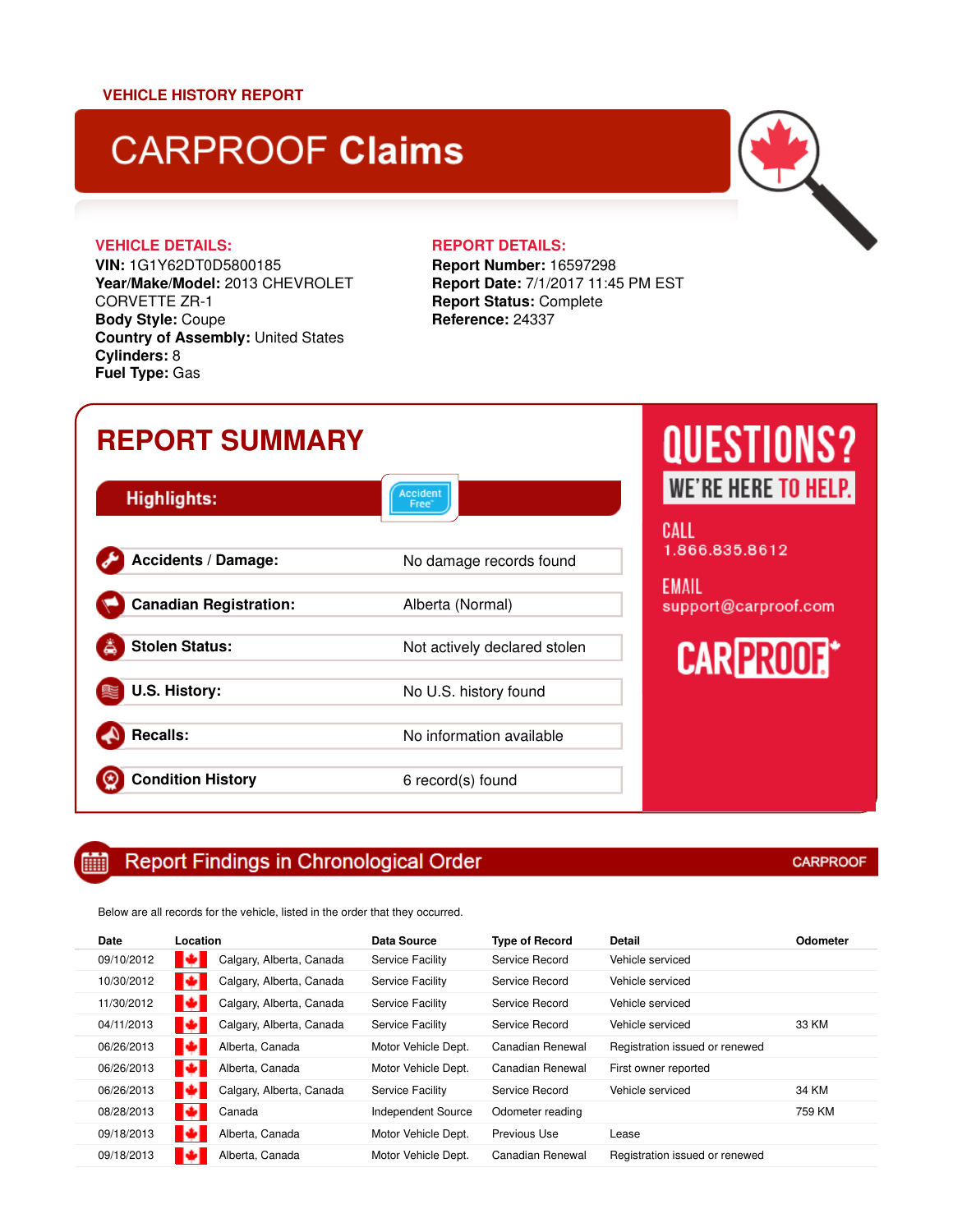| Date       | Location                      | Data Source         | <b>Type of Record</b> | <b>Detail</b>                  | <b>Odometer</b> |
|------------|-------------------------------|---------------------|-----------------------|--------------------------------|-----------------|
| 06/09/2014 | о<br>Alberta, Canada          | Motor Vehicle Dept. | Canadian Renewal      | New owner reported             |                 |
| 06/09/2014 | ю<br>Alberta, Canada          | Motor Vehicle Dept. | Previous Use          | Lease                          |                 |
| 06/09/2014 | в<br>Alberta, Canada          | Motor Vehicle Dept. | Canadian Renewal      | Registration issued or renewed |                 |
| 07/31/2014 | о<br>Calgary, Alberta, Canada | Service Facility    | Service Record        | Vehicle serviced               | 6.596 KM        |
| 06/05/2015 | ю<br>Alberta, Canada          | Motor Vehicle Dept. | Canadian Renewal      | Registration issued or renewed |                 |
| 06/05/2015 | м<br>Alberta, Canada          | Motor Vehicle Dept. | Previous Use          | Lease                          |                 |
| 06/24/2016 | о<br>Alberta, Canada          | Motor Vehicle Dept. | Canadian Renewal      | Registration issued or renewed |                 |
| 06/24/2016 | м<br>Alberta, Canada          | Motor Vehicle Dept. | Previous Use          | Lease                          |                 |

### Accident, Collision and Damage Detail

If the vehicle has had any history of accidents, collisions or damage in either Canada or the U.S., the records are outlined in this section.

**VIN:** 1G1Y62DT0D5800185

#### **Police Reported Accidents**

| <b>Incident Date</b> | Location                           | Detail |
|----------------------|------------------------------------|--------|
|                      | No police reported accidents found |        |

#### **Accident/Damage Estimates**

Accident estimate records are generated by collision estimating facilities from the process of estimating the amount and extent of damage to a vehicle. Estimates in some cases have associated insurance claims.

| <b>Incident Date</b>  | _ocation | Estimate Date | Record<br>Tvne of | <b>Detail</b> | moun' | <b>Odometer</b> |
|-----------------------|----------|---------------|-------------------|---------------|-------|-----------------|
| estimates tound<br>N0 |          |               |                   |               |       |                 |

#### **Insurance Claims**

The insurance claims identified in this report do not include any medical pay-outs, damage to other vehicles, damage to property, towing, rental cars, or any other incidental damages.

| <b>Incident Date</b>        | Location | <b>Type of Claim</b> | Detail | Amount | Odometer |
|-----------------------------|----------|----------------------|--------|--------|----------|
| No claims found             |          |                      |        |        |          |
|                             |          |                      |        |        |          |
| <b>Other Damage Records</b> |          |                      |        |        |          |

| Date<br>Incident<br>ocation<br>.<br>.    | -----<br>Tvn.<br>` Yecoru - | vetal<br>. | . |
|------------------------------------------|-----------------------------|------------|---|
| damage records '<br>tound<br>N۵<br>other |                             |            |   |

### **Canadian Registration**

This section details where in Canada the vehicle is now or has ever been registered, as well as the status (Inspection Required, Normal, Non-repairable, Rebuilt, Salvage, Stolen) of the vehicle in those jurisdictions.

| <b>Jurisdiction</b>         | <b>Branding</b> | <b>Detail</b>                                                    |
|-----------------------------|-----------------|------------------------------------------------------------------|
| Alberta                     | <b>NORMAL</b>   | This vehicle has been registered as Normal in this jurisdiction. |
| <b>British Columbia</b>     | Not found       |                                                                  |
| Manitoba                    | Not found       |                                                                  |
| New Brunswick               | Not found       |                                                                  |
| Newfoundland                | Not found       |                                                                  |
| Nova Scotia                 | Not found       |                                                                  |
| Northwest Territories       | Not found       |                                                                  |
| Nunavut                     | Not found       |                                                                  |
| Ontario                     | Not found       |                                                                  |
| <b>Prince Edward Island</b> | Not found       |                                                                  |
| Quebec                      | Not found       |                                                                  |

**CARPROOF** 

**CARPROOF**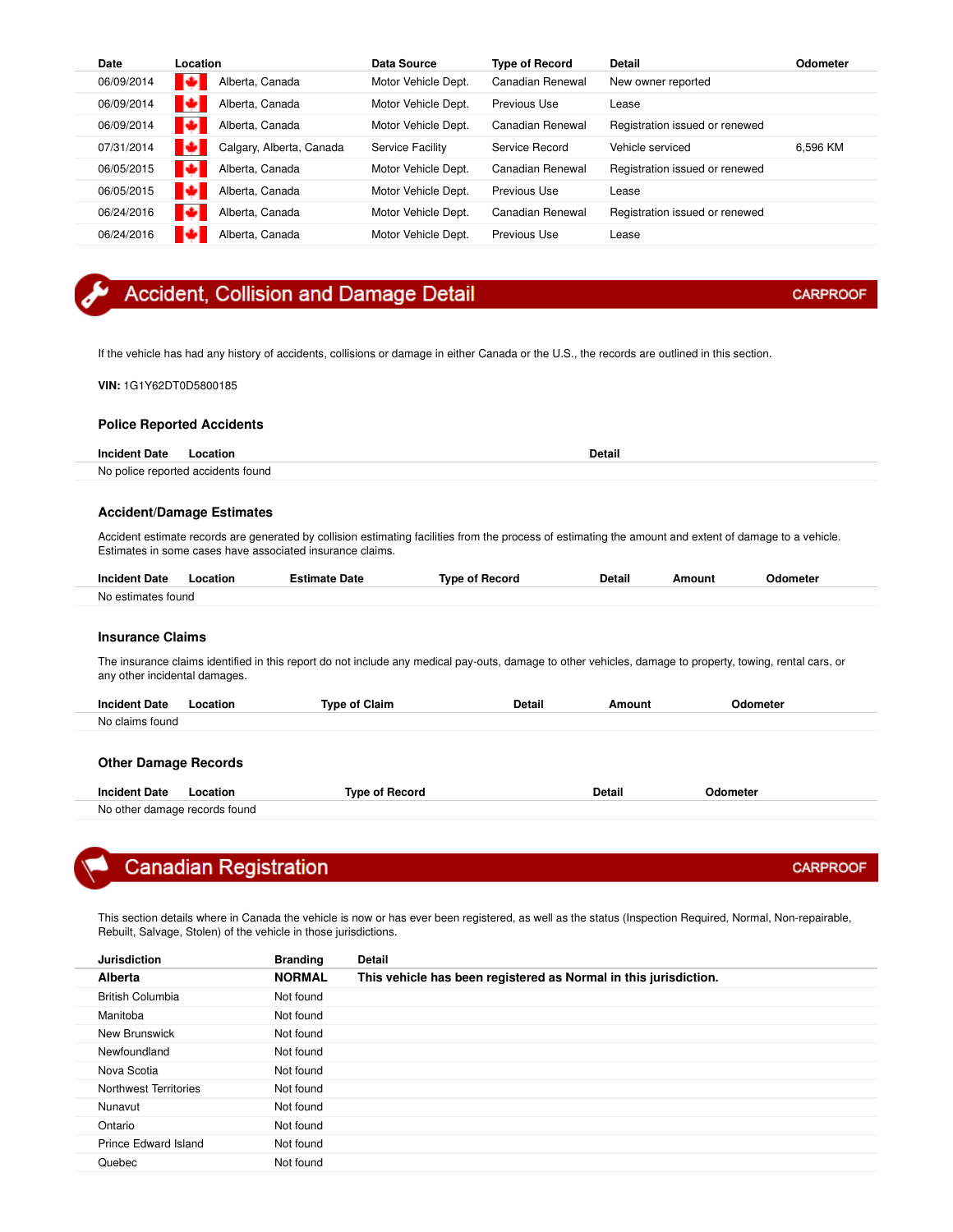### **Stolen Vehicle Check**

This section outlines data from the Canadian Police Information Centre (CPIC), which is operated by the RCMP under the stewardship of National Police Services, on behalf of the Canadian law enforcement community.

#### **Stolen Vehicle Check**

Not declared stolen.

### **Import Records**

If the vehicle has been imported, you will find the details below.

#### **Import Records**

No vehicle import records found

### **United States Vehicle History**

In addition to information about the vehicle's history in Canada, CARPROOF also searches for information about the vehicle's history in the United States. If we discover any events in the U.S., you will find them below. Details about accidents, collisions and damage, or any import records will appear in the preceding sections of your report.

#### **U.S. History Records**

No U.S. history records found

## **Recalls**

No safety recall information available as of the date/time that this report was generated. For additional safety recall information and non-safety related recall campaigns, please contact CHEVROLET or visit GM's website.

### **Condition History**

| Date       | <b>Address</b>           | Data Source             | <b>Type of Record</b> | Detail | Odometer |
|------------|--------------------------|-------------------------|-----------------------|--------|----------|
| 09/10/2012 | Calgary, Alberta, Canada | Service Facility        | Service Record        |        |          |
| 10/30/2012 | Calgary, Alberta, Canada | <b>Service Facility</b> | Service Record        |        |          |
| 11/30/2012 | Calgary, Alberta, Canada | Service Facility        | Service Record        |        |          |
| 04/11/2013 | Calgary, Alberta, Canada | <b>Service Facility</b> | Service Record        |        | 33 KM    |
| 06/26/2013 | Calgary, Alberta, Canada | Service Facility        | Service Record        |        | 34 KM    |
| 07/31/2014 | Calgary, Alberta, Canada | Service Facility        | Service Record        |        | 6.596 KM |

## **Other Records**

CARPROOF searches many other data providers for vehicle details, and if there are any records found, the balance will appear in this section.

### (((SiriusXM))

| Date | 1at           | วetail                   | vaometei |
|------|---------------|--------------------------|----------|
|      | SiriusXM<br>. | Satellite radio equipped |          |

#### **CARPROOF**

### **CARPROOF**

**CARPROOF** 

**CARPROOF** 

**CARPROOF** 

**CARPROOF**